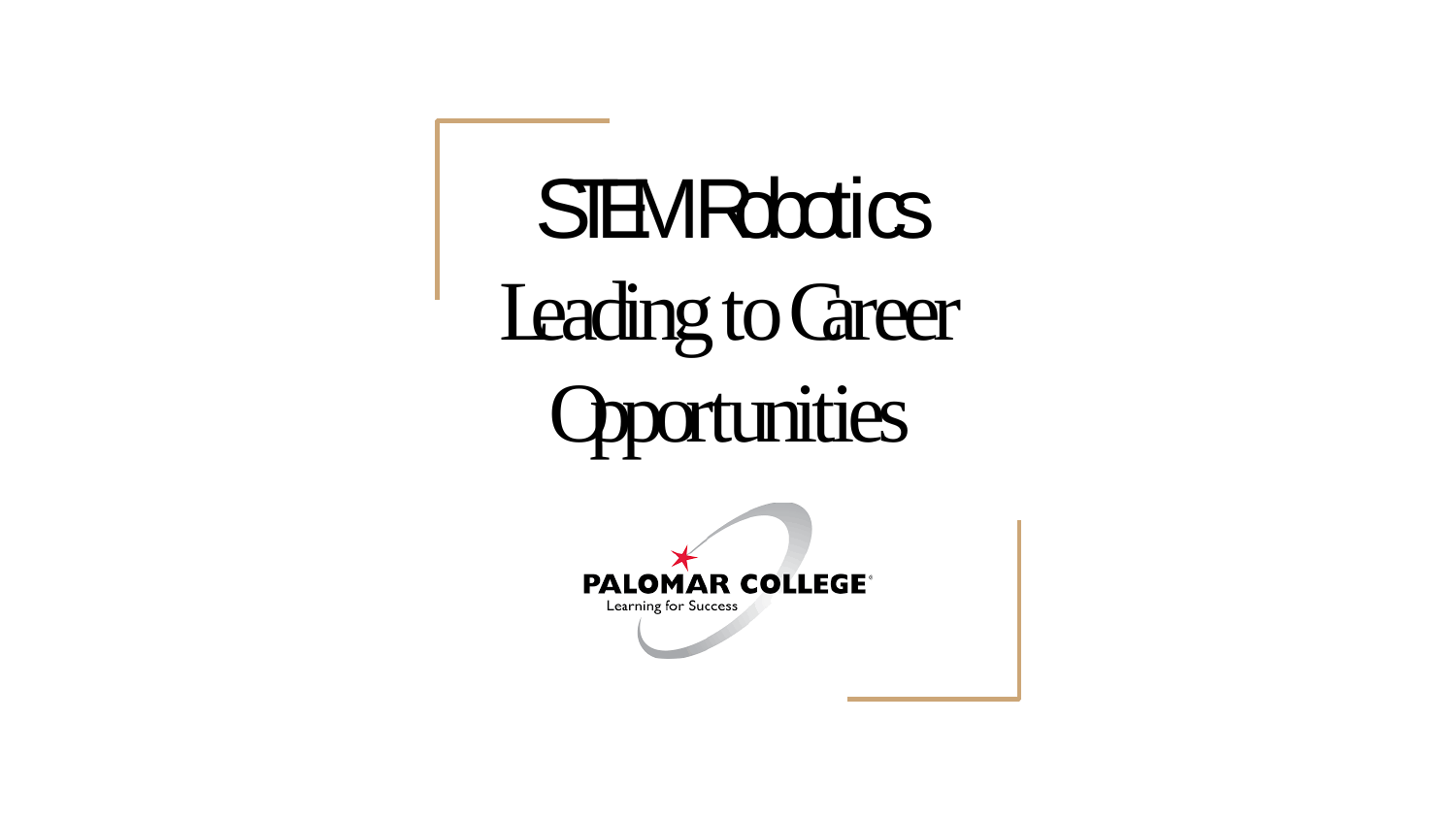#### **Presenters**

- Cindy Anfinson
	- Associate Professor of Mathematics, Title V/STEM Activity Director, Palomar College
- Quan Nguyen
	- Assistant Professor of Physics and Engineering, Palomar College
- Dan Hendricks
	- President OSML (Open Source Maker Labs), Vista CA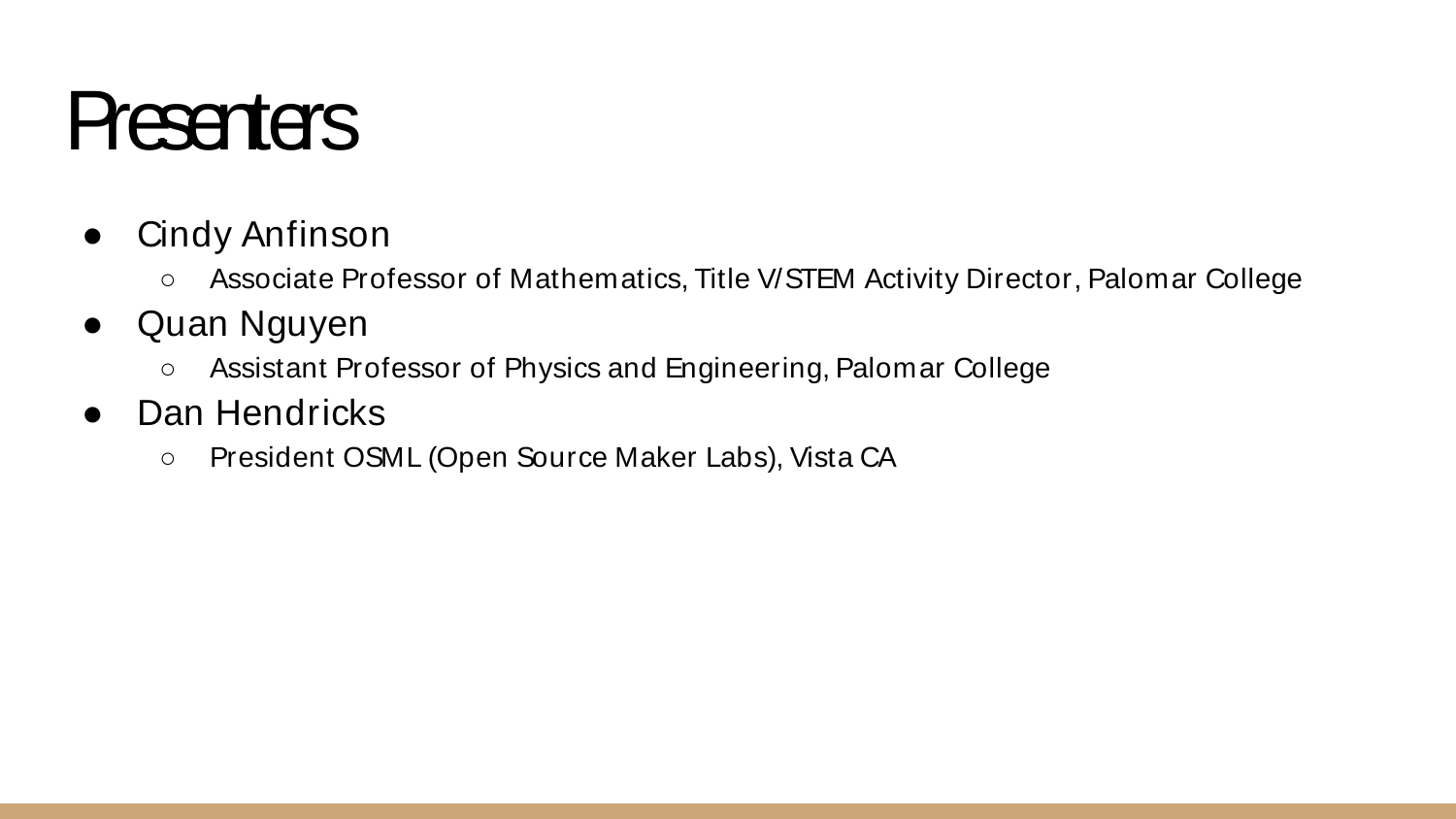# STEM Summer Institutes Cindy Anfinson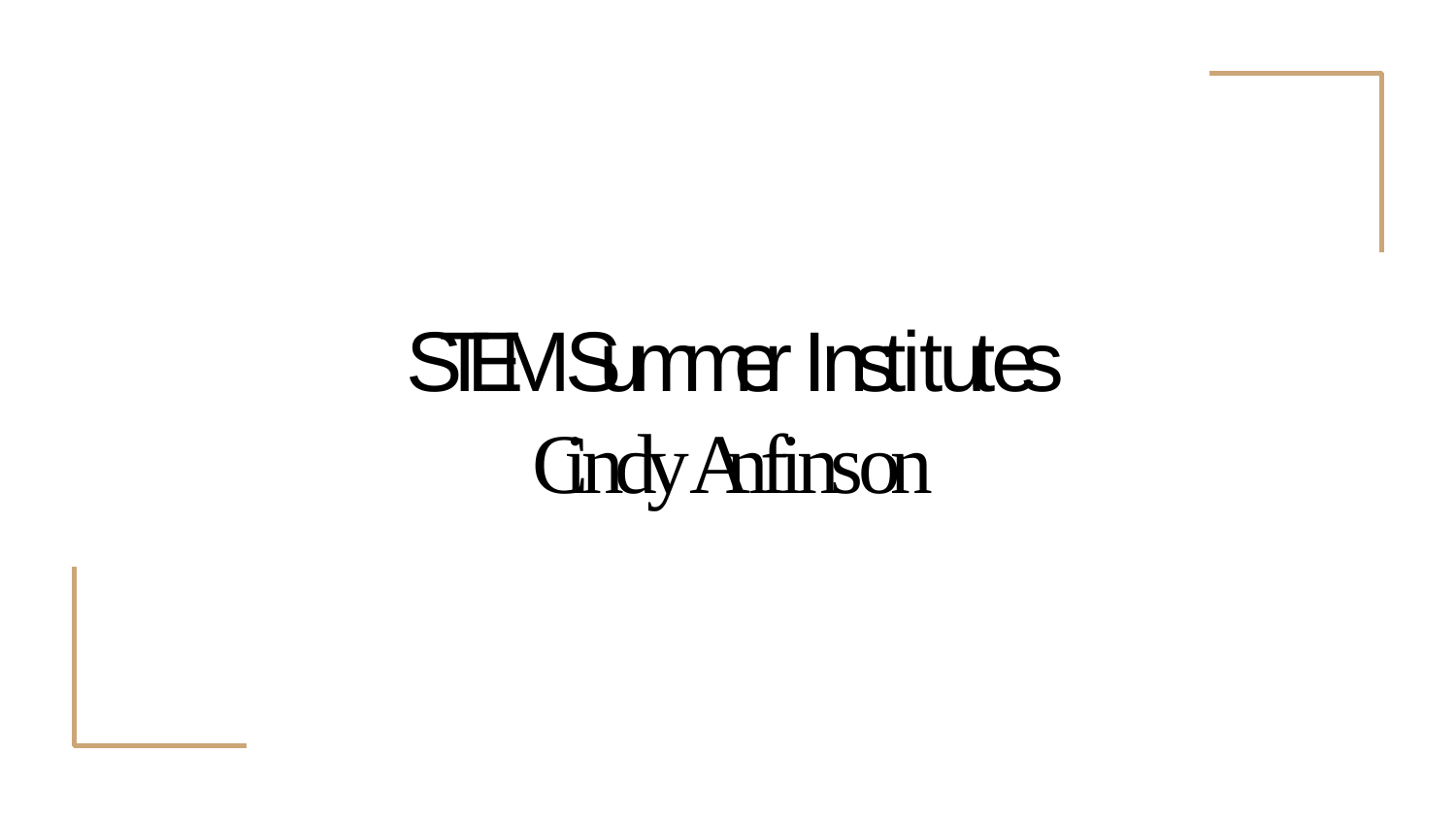## Hatary of the STEM Summer Institutes

- Palomar has/had 3 grants to support development of the program: a Title V/STEM Grant (federal), an Innovations Grant (State of California), and a grant from the San Diego Foundation
- Spring 2017: faculty from Math, Biology, Physics and Engineering, Chemistry, Library, and Counseling worked with the division dean to create a program called the STEM Academies. This program was designed to cohort students in Biology and CS/Engineering throughout a two-year time span.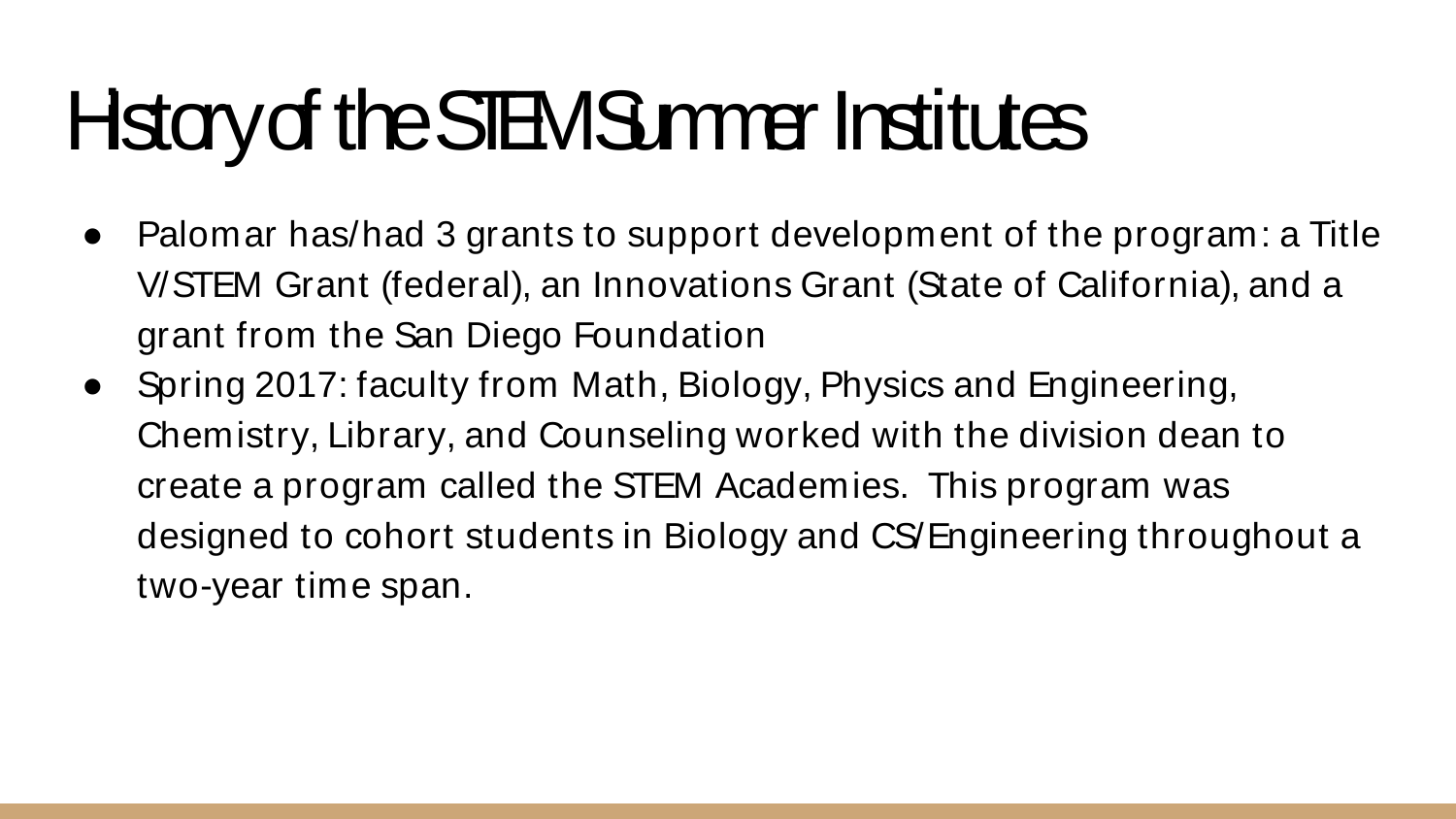# Hstory … (continued)

- Due to the widely varying math and chemistry levels of the students, it was too difficult to cohort the students into math and chemistry. So the idea of cohorting students into STEM Academies was dropped.
- Program maps were developed for the STEM majors on our campus, both as part of the Title V grant and as part of the Guided Pathways initiative.
- The Summer Institutes were designed to keep students active in the program over the summer and provide them with hands-on experiential learning opportunities.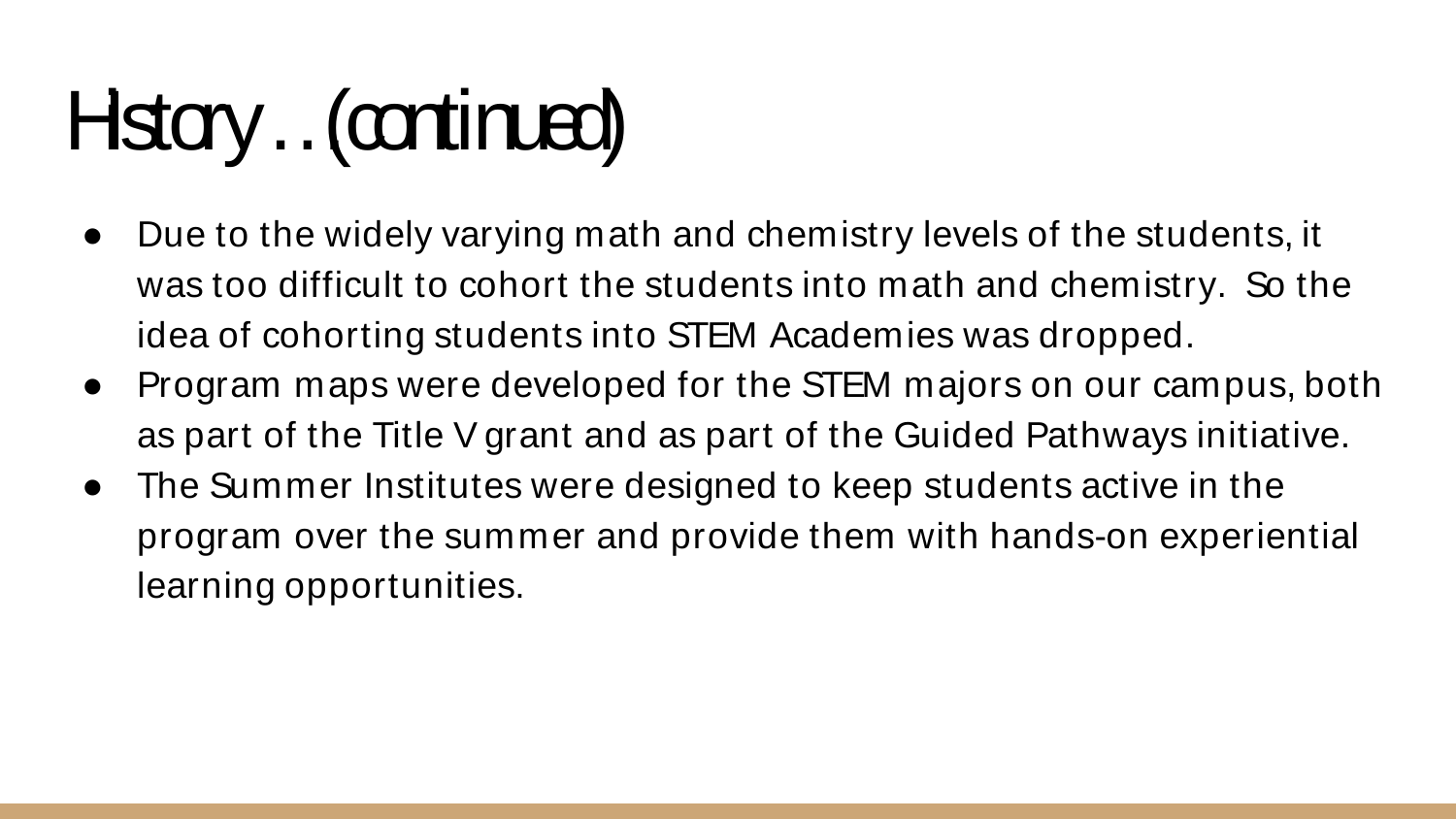### Goals of the STEM Summer Institutes

- Give students hands-on experiential learning opportunities in either Biology or Robotics
- (Biology) Give students both lab experience (DNA bar-coding) and field experience
- (Robotics) Give students experience in a maker space
- Give students experience in working in teams
- Give students experience in presenting their work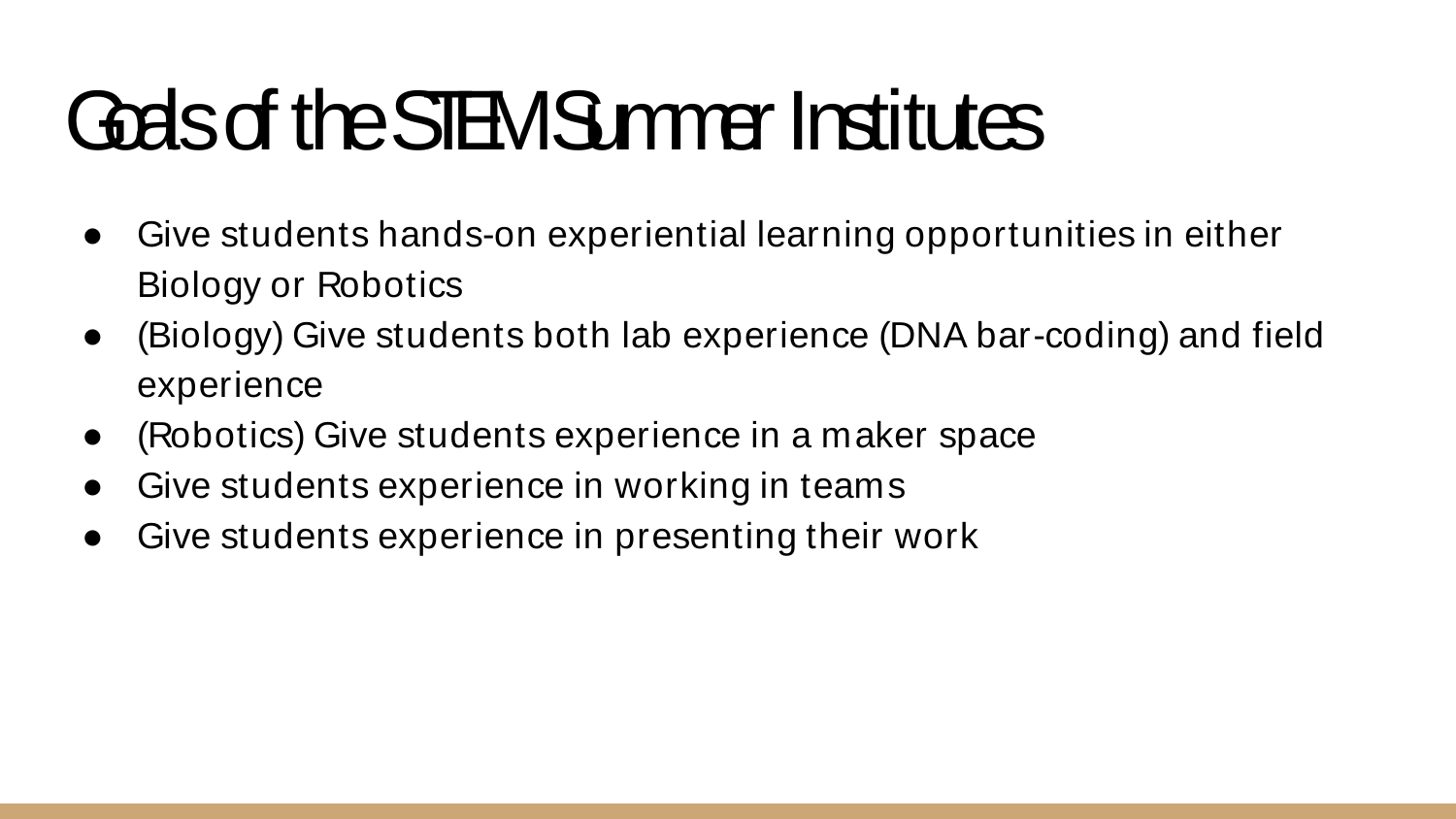#### **Two Summer Institutes**

- We have offered the Robotics Institute and the Biology Institute the past 3 summer sessions.
- Both Summer Institutes have an embedded counseling component as part of the program. The purpose of the counseling component is to build community and cover essential skills to be successful in STEM majors and careers such as career exploration and development, metacognitive skills, and provide student support in the area of soft skills.
- Due to the research project involved, the students in the Biology Institute have an embedded Library component to help them with research, citations, and preparing their posters for presentation.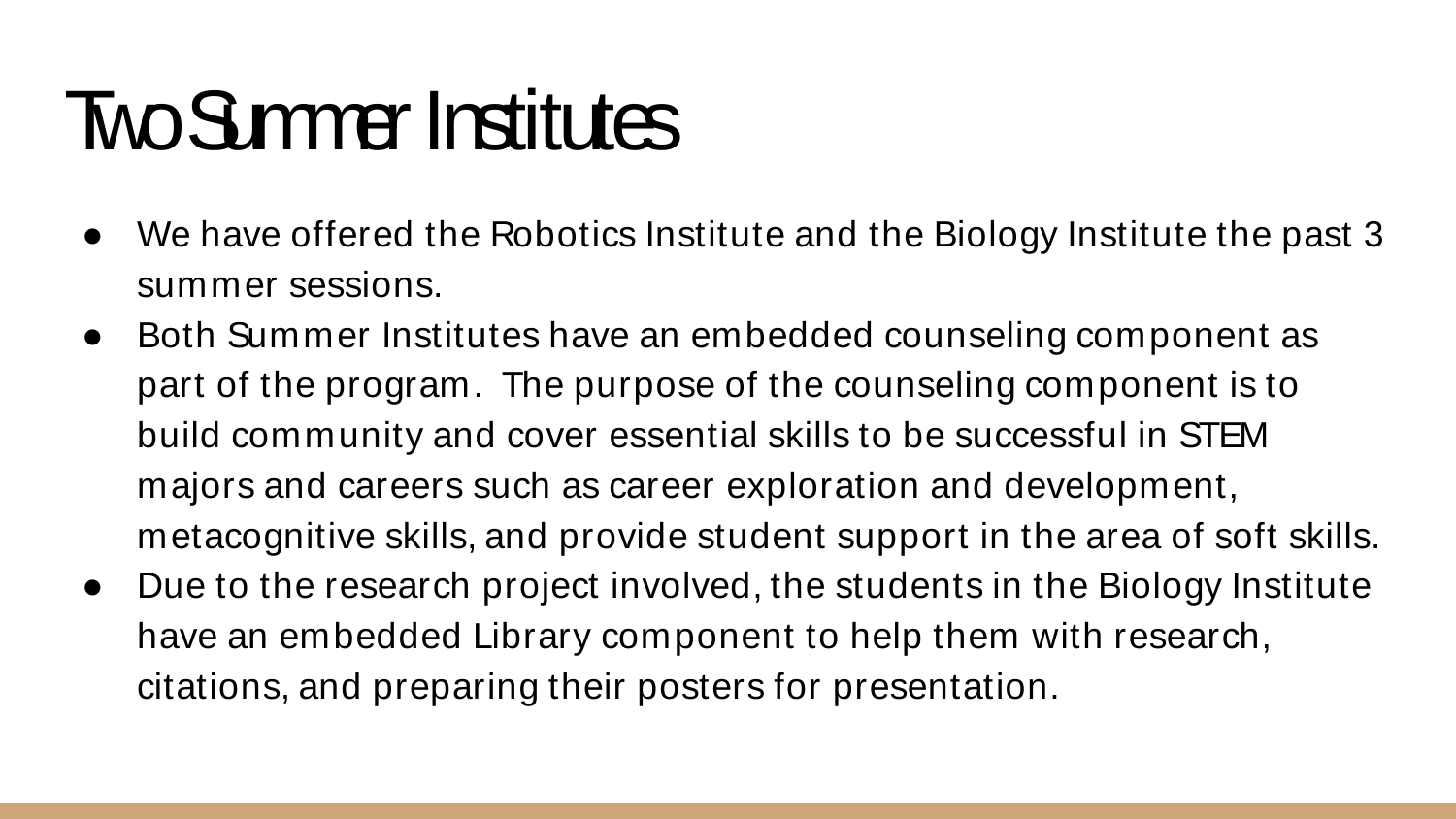# **Bdogy Institute**

Students participate in:

- Field work learning about local ecosystems and pollinators
- Work in teams to come up with a hypothesis regarding a local pollinator
- Collect, identify, and label pollinators
- Perform DNA barcoding on their pollinator being researched,
- Do statistical analysis on their data,
- Create and present a research poster









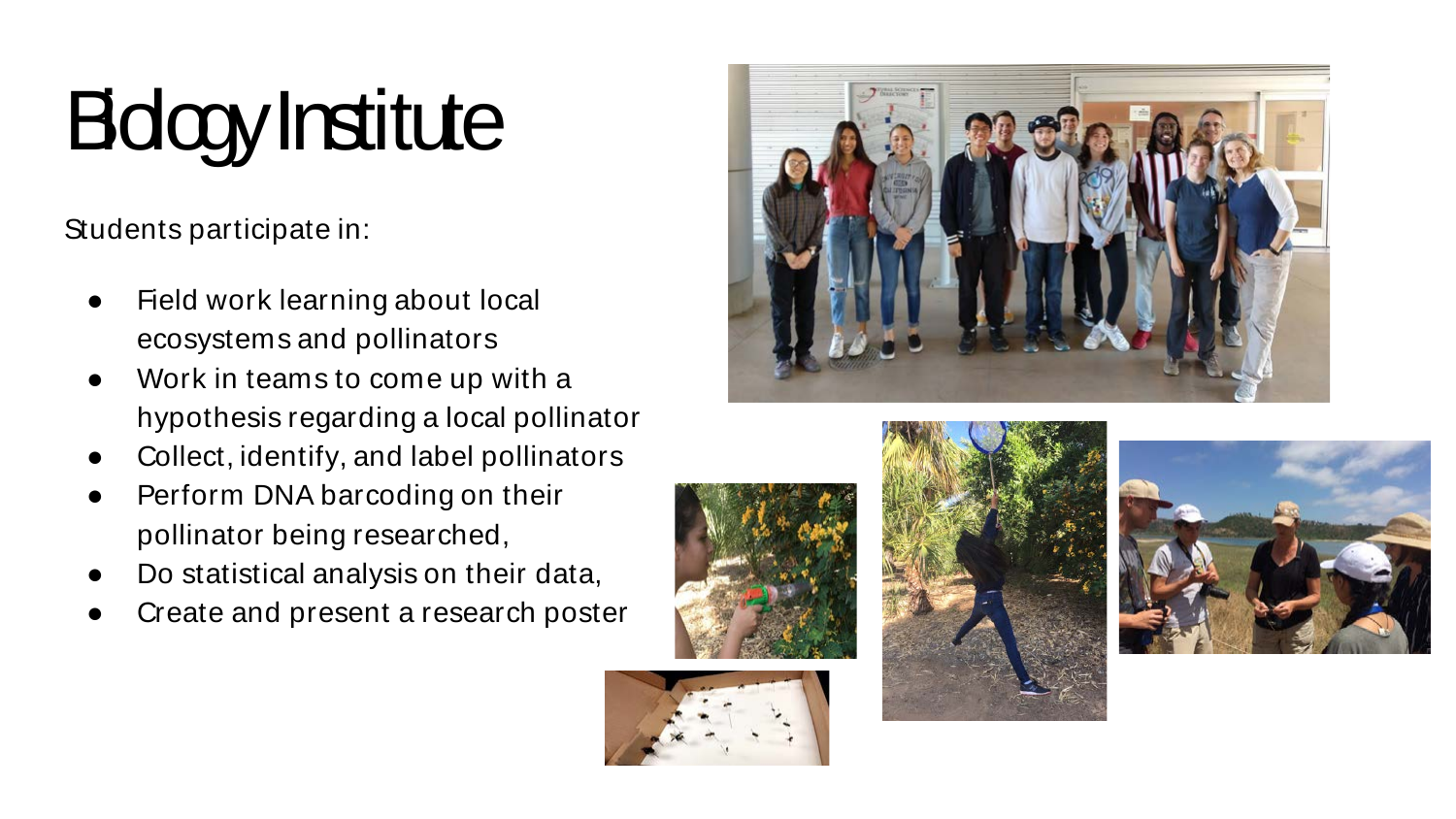#### **Robotics Institute**

Students learn to:

- Program LEGO Mindstorms Robots in C. They work with motors, rotation, and sensors.
- Use system analysis and experimental processes.
- Integrate engineering management, time management, project management, problem-solving and teamwork.
- Present their projects for evaluation.







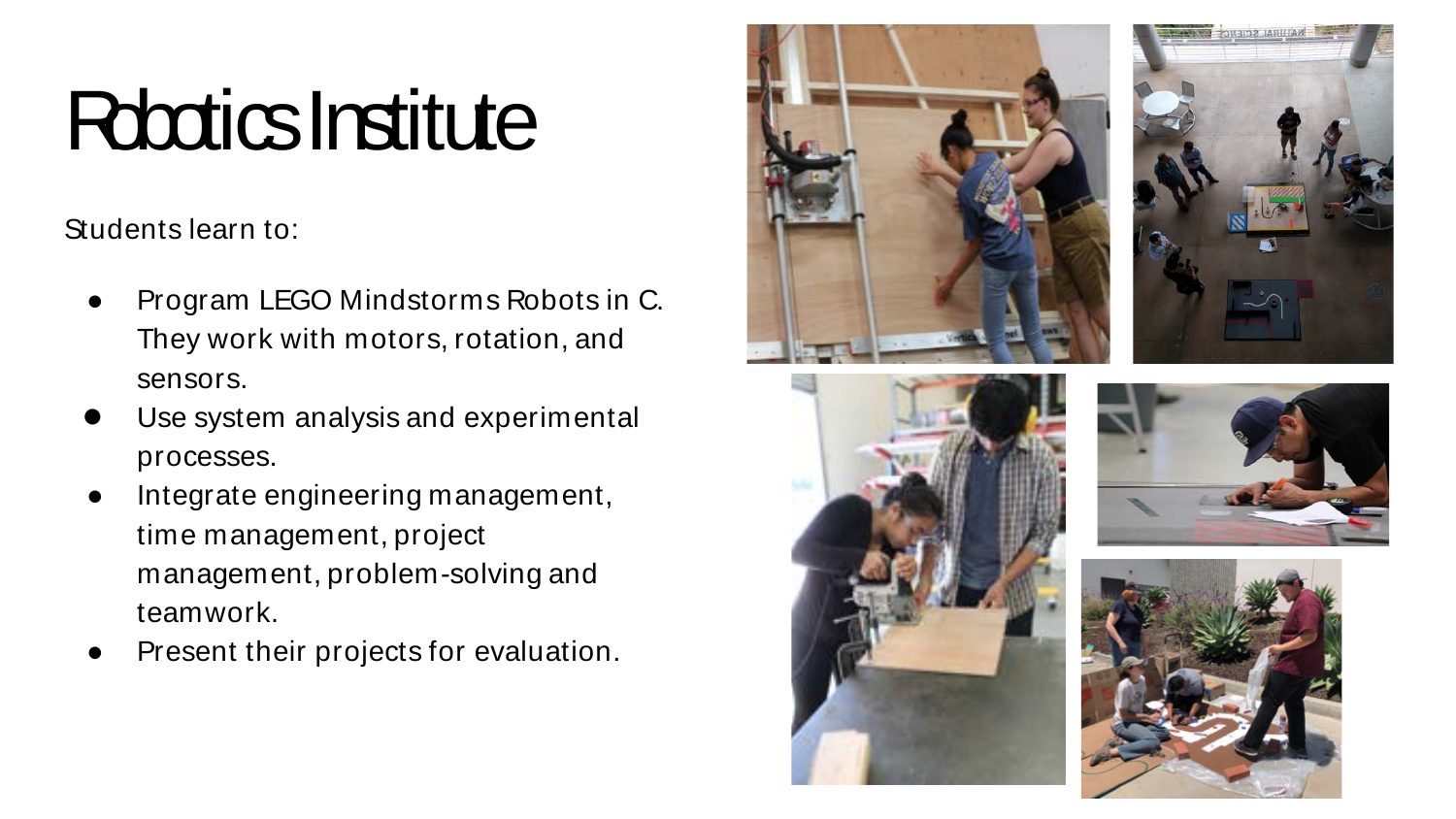# Funding the STEM Summer Institutes

- The program was offered through a non-credit class for the first two summers, so faculty were paid out of the class.
- Faculty prep time was paid out of grant funding.
- Students were paid stipends out of grant funding (first two years, the San Diego Foundation, this year the Innovations Grant).
- Use of OSML was paid for out of grant funding. We are looking to institutionalize this via a STEM endowment (set up by a previous Title V grant).
- Staffing, tutors, marketing were paid for out of grant funding.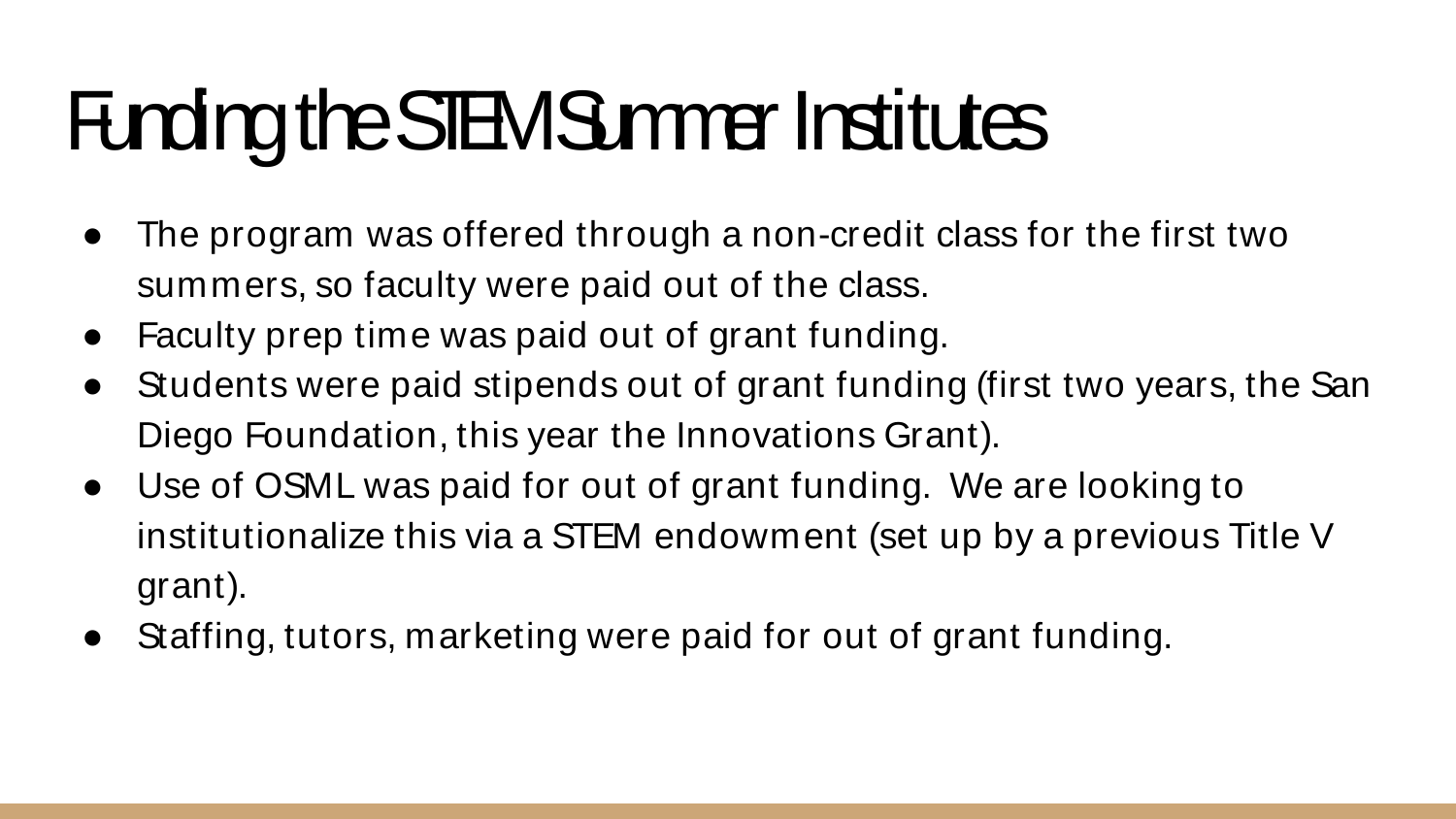# Gowth of the Program

| Year          | <b>Biology Enrollment</b> | <b>Robotics Enrollment</b> |
|---------------|---------------------------|----------------------------|
| Year 1 (2017) | 5                         | 6                          |
| Year 2 (2018) | 12                        | 21                         |
| Year 3 (2019) | 10                        | 21                         |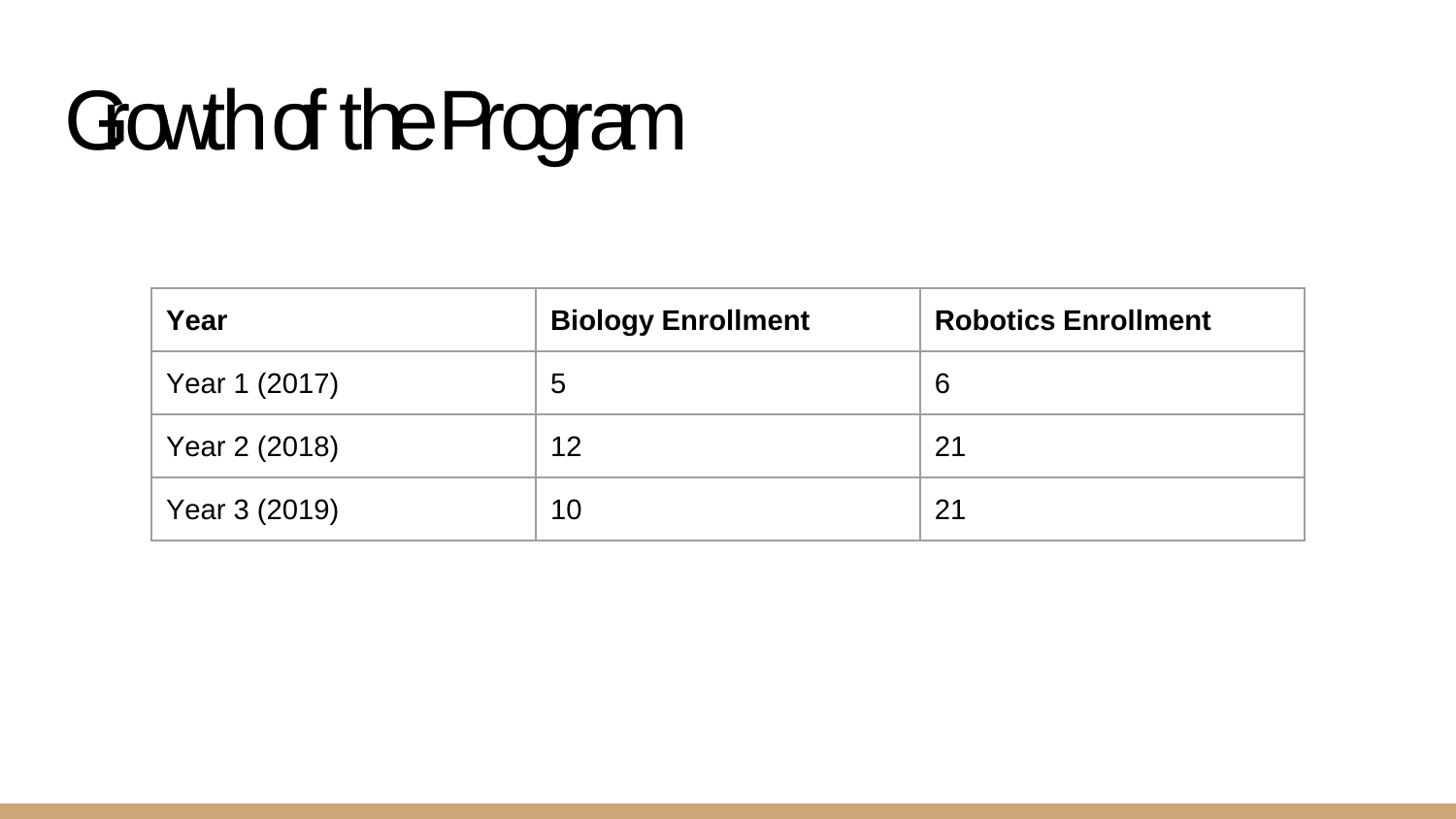# **Robotics** Quan Nguyen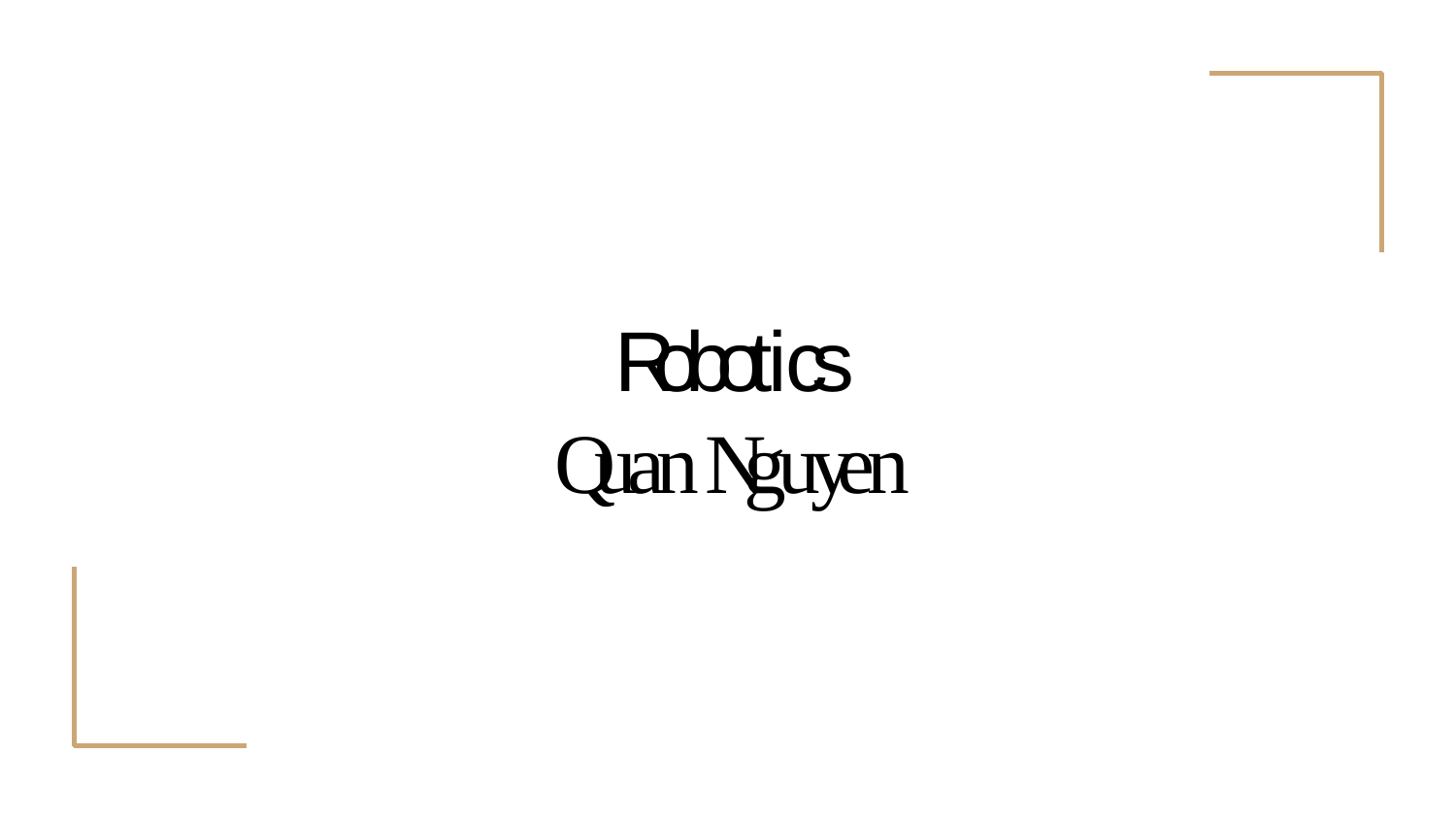# Classroom Projects with Industry Involvement

- Cohorts of Engineering and Computer Science Students
	- Middle school to college students
- Cohorts work in a team environment
- Several projects assigned during each STEM session
	- Managing
	- Designing
	- Testing
	- Building obstacle courses
	- Presenting
- Students gain valuable experiences
- Industry contacts for our cohorts





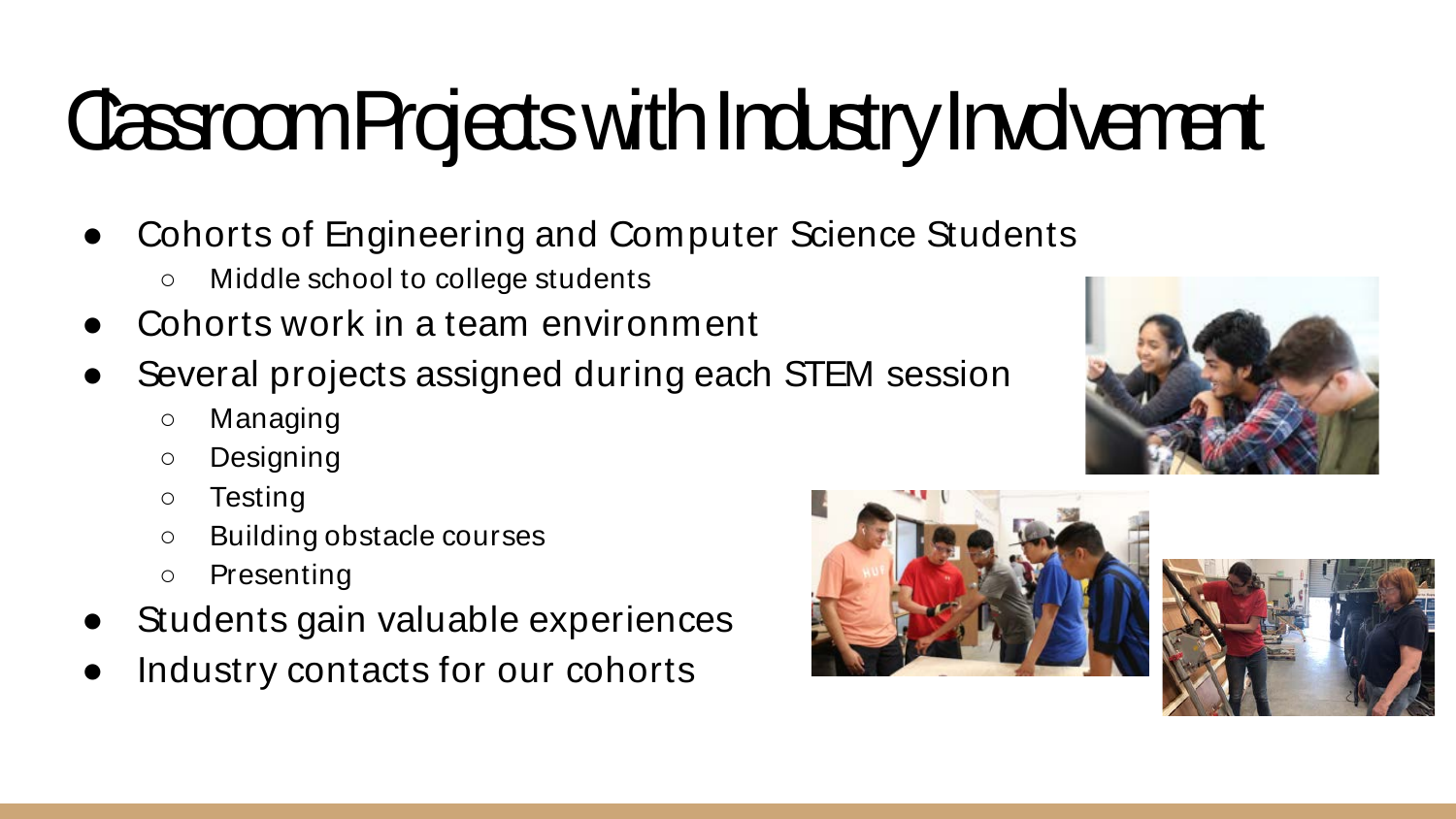#### Robotics Obstacle Courses













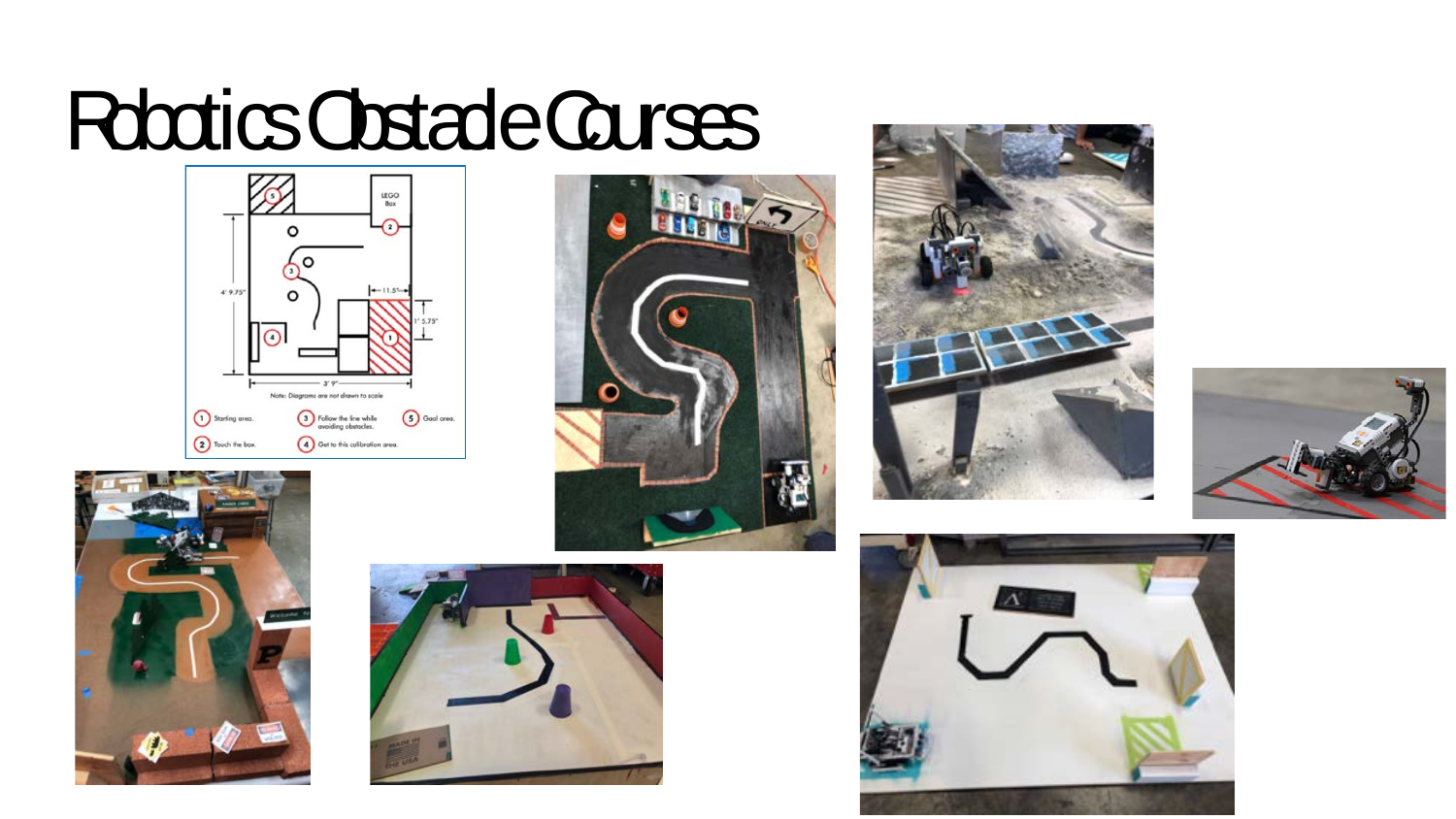# Developed Soft Skills via the Program

- Personal Development
	- Build relationships
	- Achievement, self-worth, sense of belonging, confidence, pride
	- Academic it's a full time job!
- Network
	- Schools
	- Industries

#### ● Continue Support

- Tutoring writing, mathematics, sciences
- Guidance for transferring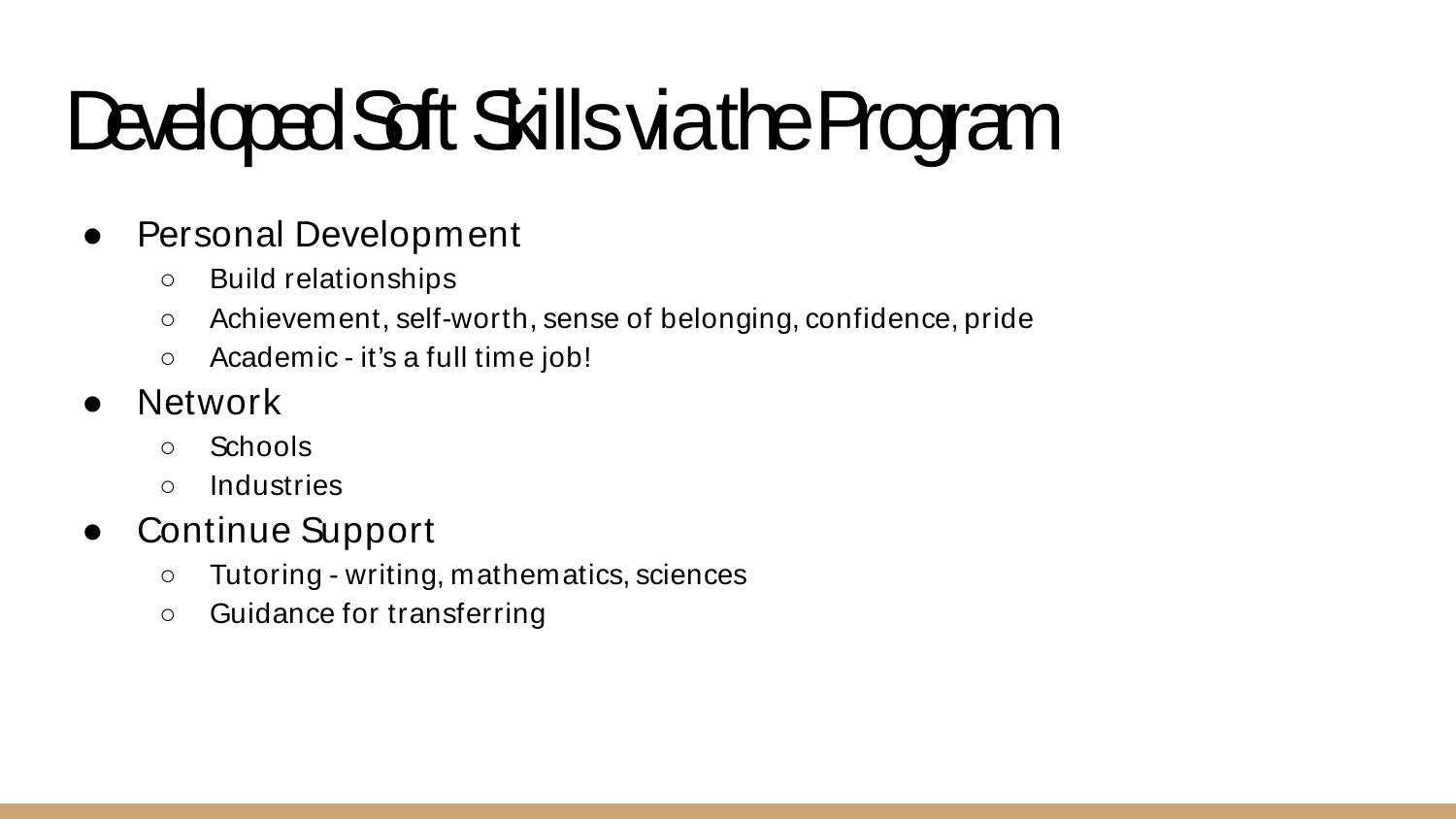### **Mentorship**

• Invest the time with each student

#### **Careers**

- Advise in various career fields
- Write resume for specifics
- Apply for positions
- Interview techniques

#### • Share personal experiences

- Students can avoid the pitfalls
- Realistic view
- Expectations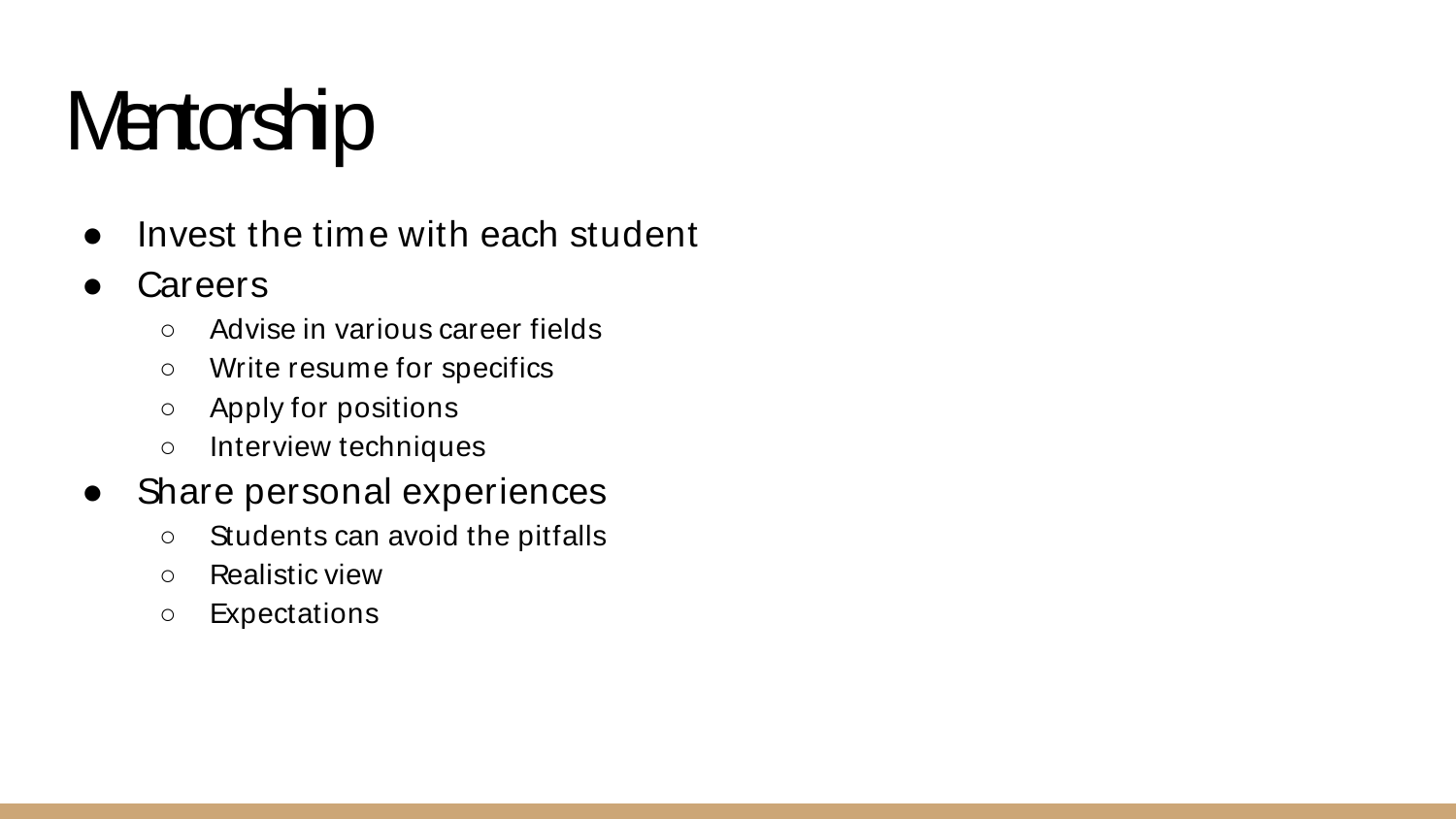





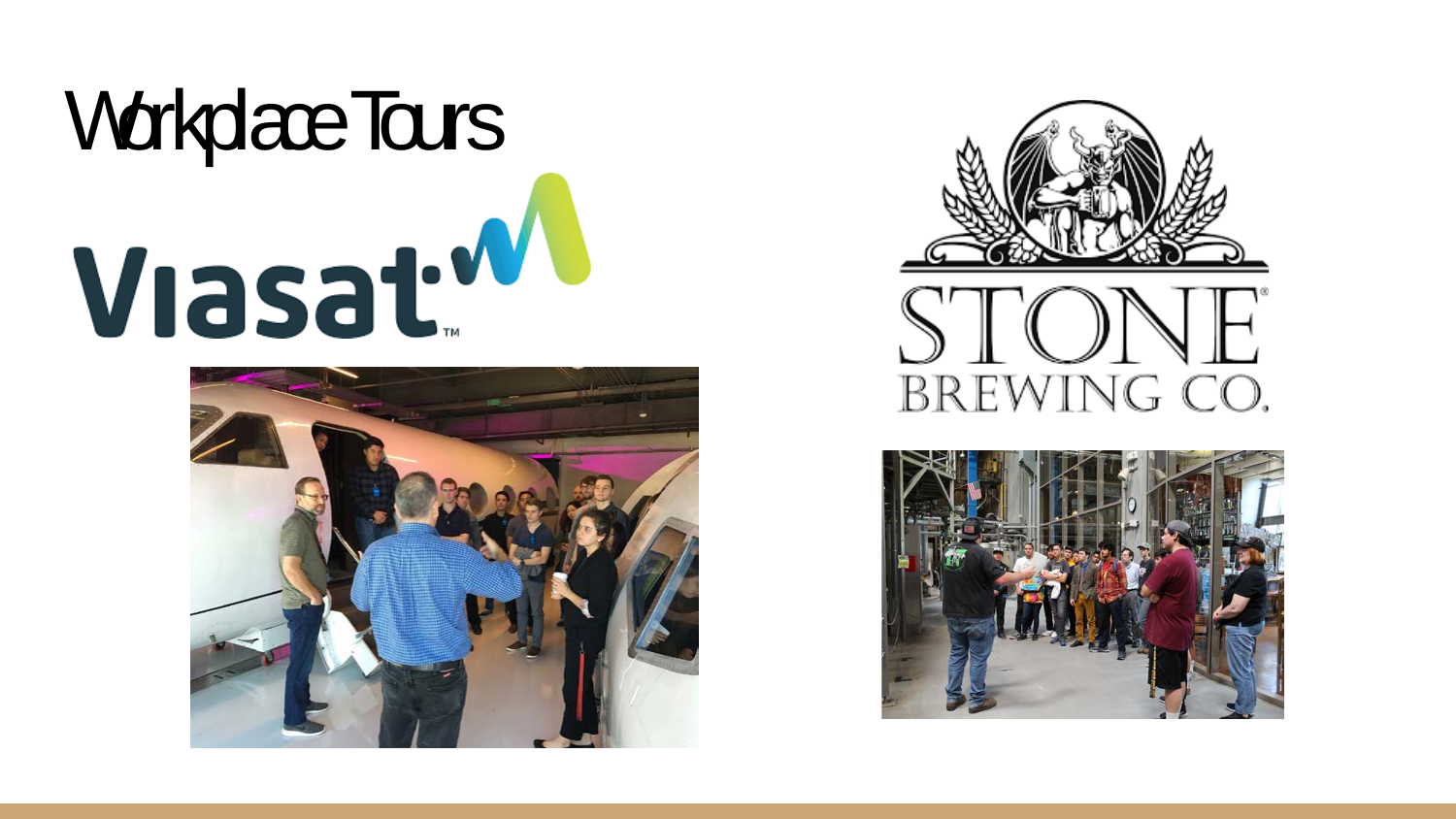# Robotics Students - after program successes!

- LeeAnne Higuera
	- Women in STEM
- Natalie Scales
	- Joined Palomar's STEM Core program
- Alex Dunn
	- Interned at NASA Kennedy Space Center in Spring 2019
	- Returning for second internship in Spring 2020
- Thomas Offenbecher
	- First cohort
	- Transferred to SDSU Electrical Engineering program
- **Joe Ayala** 
	- Transferred to UCR Mechanical Engineering program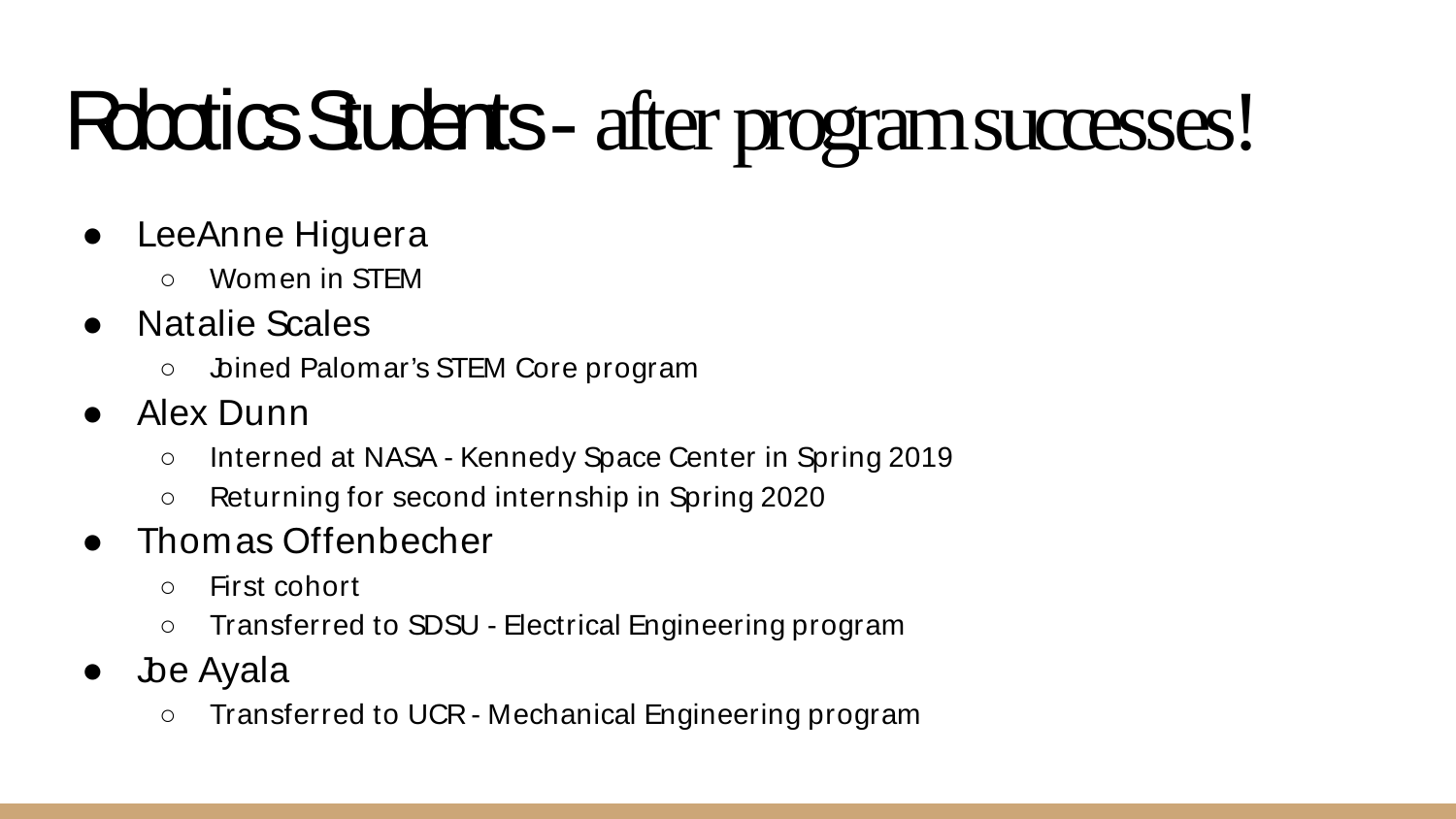#### STEM Robotics Cohorts



Summer 2017



Winter 2018



Summer 2018



Summer 2019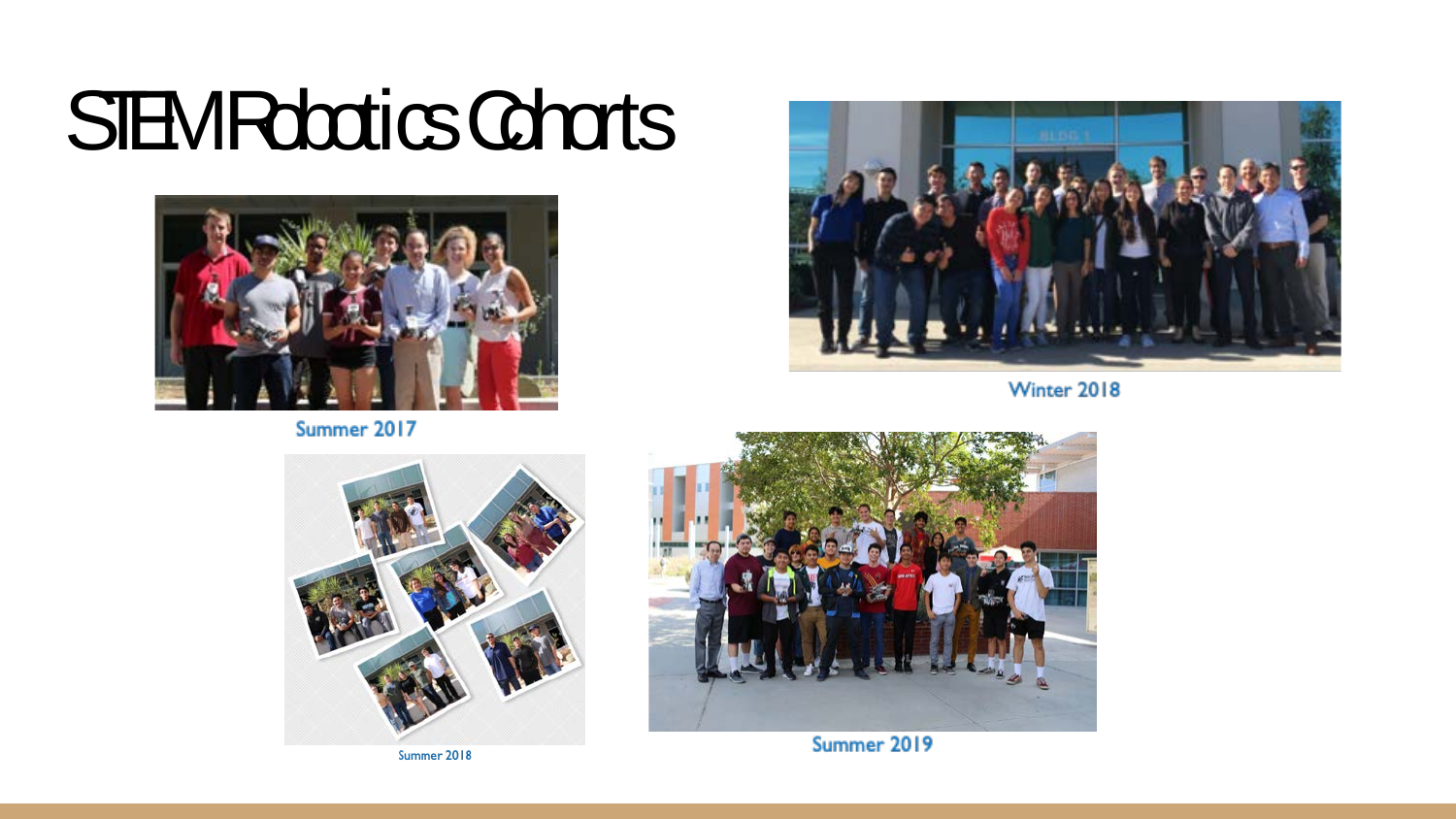#### Cooperative Work Experience Education



# **Hunter U Lawrence Livermore**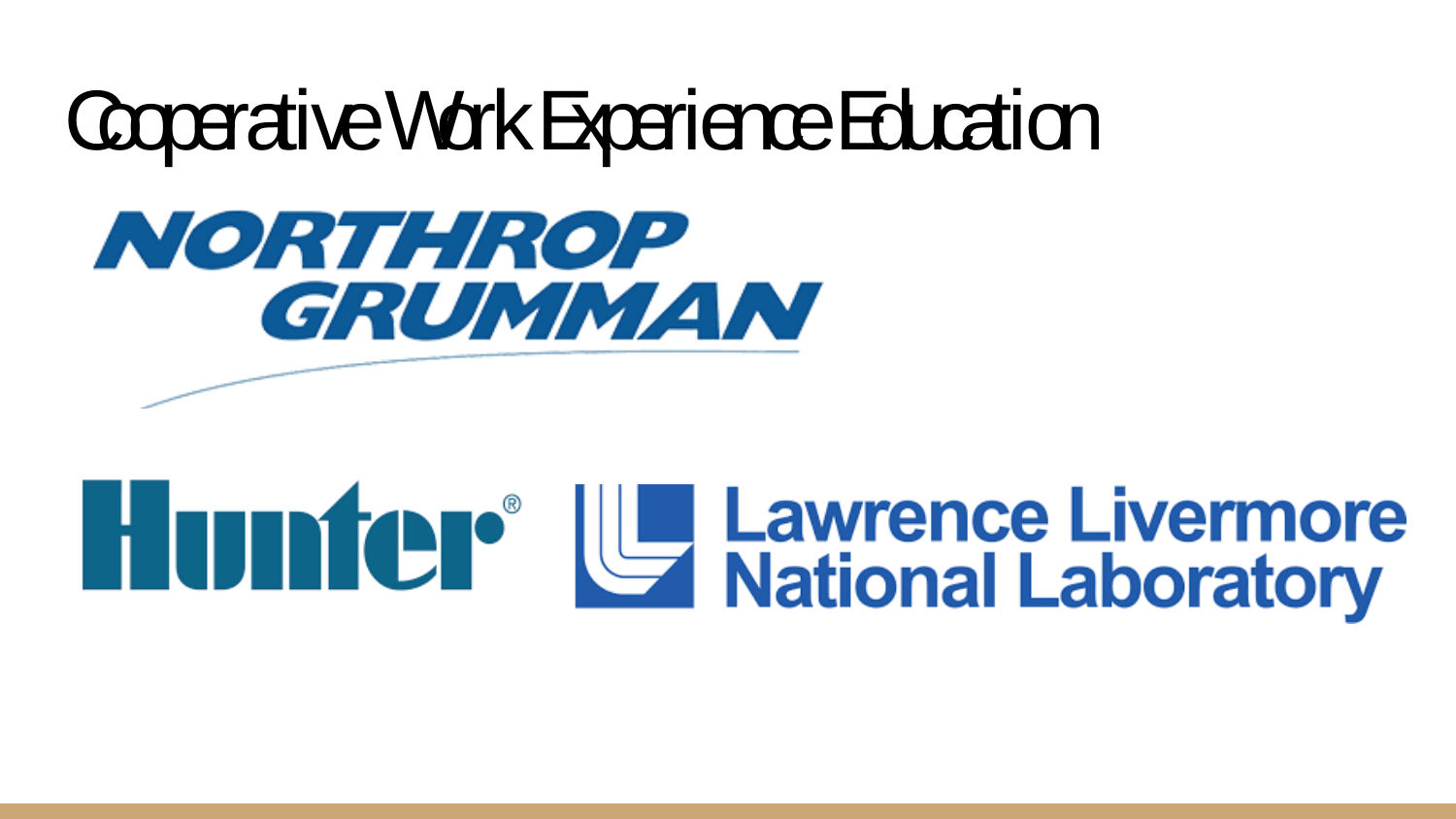#### Final Thoughts and Lessons Learned